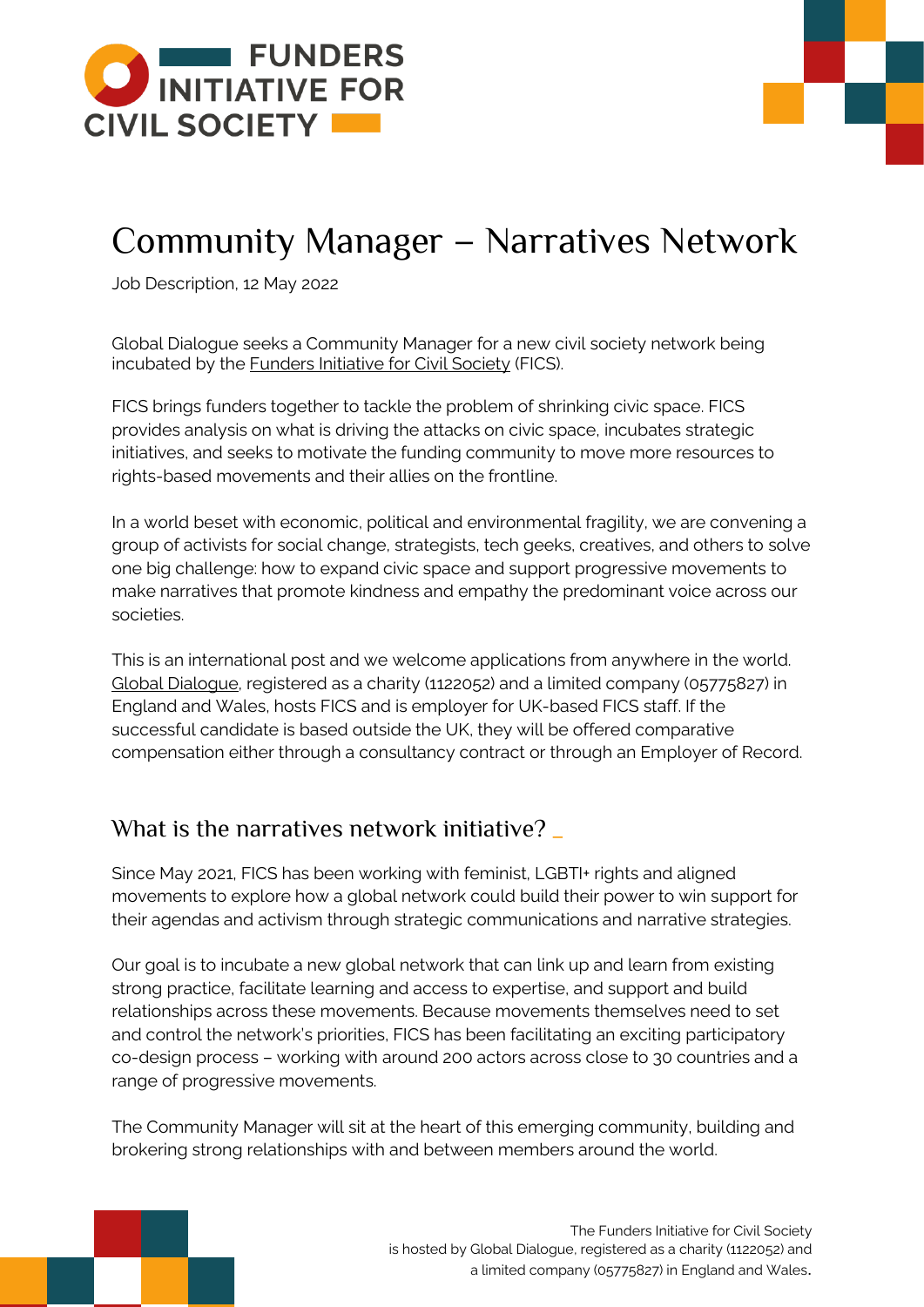Highly organised, collaborative and adaptable, you will be confident using a range of tools for organising and building community – both on-line and in-person – and excited at the prospect of working within a team to build a new, cross-sector network from the ground up.

## Job description \_

The purpose of this role is to strengthen connections within an emerging global network of activists, practitioners and experts – acting as first point of contact for members, managing projects on behalf of the network, and spotting opportunities to facilitate information exchange in ways that deepen practice and build solidarity.

Primary responsibilities include:

## NETWORK DEVELOPMENT AND COORDINATION

- Managing the network's growing community, building relationships with and between current and prospective network members and partners.
- Working with the Network Director to shape the network's strategy and outputs, especially around engagement of the community.
- Coordinating meetings, events, and webinars liaising with participants and speakers, researching and recommending venues and catering.
- Working with the Network Director to communicate the purpose of the network and inspire greater engagement among existing and prospective members.
- Researching and implementing new platforms and creative approaches for hosting and facilitating on-line convenings.
- Managing and curating learning resources for the network.
- Developing relationships with key civil society actors and following key initiatives as the field develops.
- Attending conferences and helping to gather intelligence about narrative approaches and closing civic space.

## PROJECT MANAGEMENT AND ADMINISTRATION

- Developing and overseeing the membership database and other organising tools.
- Providing training and technical support to enable members to access network tools and communications channels.
- Contributing to financial planning and management, taking responsibility for monitoring project budgets and providing commentary to colleagues.
- Coordinating language interpretation for events and translation for publications.
- Planning, managing and monitoring other projects, including research and publications, in collaboration with the wider FICS team.
- Other administrative support for the network, including occasional filing and minute-taking.

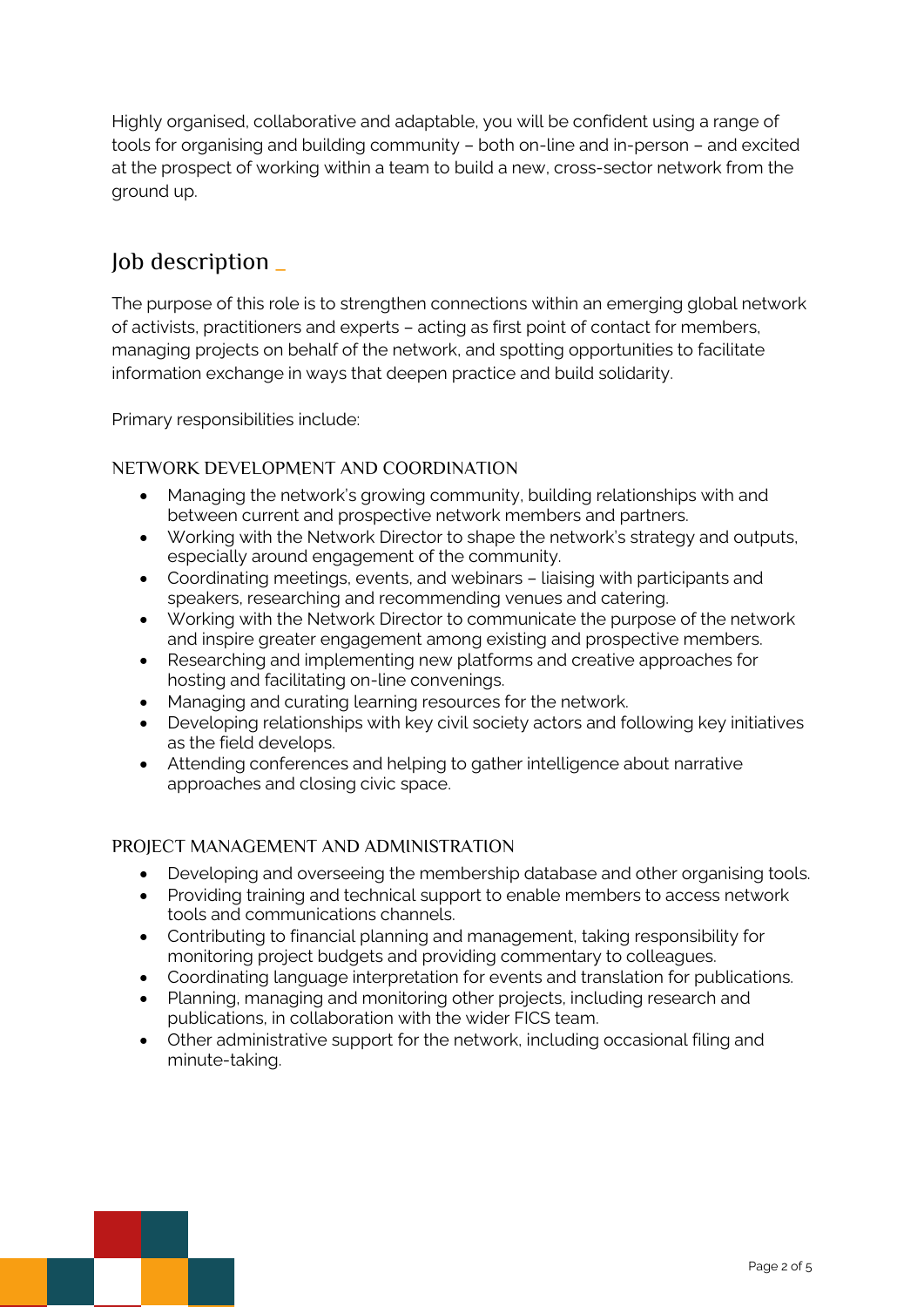## SUPPORTING CROSS-FERTILISATION BETWEEN AND ACROSS FICS' INITIATIVES

- Work collaboratively with other members of the FICS team to identify and assess opportunities to build FICS' programming, strengthen its impact, and further develop its organisational infrastructure and staffing.
- Supporting FICS' internal and external communications, contributing information and copy for reports and articles, updating the website.
- Other duties commensurate with the role.

## Person specification \_

We are committed to being a diverse team and are looking for talented people from a wide range of backgrounds, cultures and experiences who share our values. We strongly encourage people from underrepresented groups to apply.

In your application, you need to demonstrate how you address the following criteria:

## REQUIRED

You will have:

- A passion for social justice and human rights and for supporting communities to realise these values, including through narrative change and online organising.
- Experience working with grassroots movements and a demonstrable commitment to valuing diverse perspectives.
- Proven organisational skills, with the ability to juggle a wide range of responsibilities that may demand ongoing prioritisation.
- Experience of successfully developing and supporting communities, of building relationships with diverse actors and working in collaboration with partners.
- Substantial experience organising meetings and events.
- Strong digital skills, with experience supporting and convening communities online (the main tools we use are O365, Google Workplace, Zoom, and Wordpress).
- Strong written and oral communication skills in English additional skills in Spanish, French, or Arabic would be an advantage.
- Understanding of the relevance of digital security in human rights work.
- Proven ability to work both autonomously and as part of a team.
- Experience of relationship building and collaborative partnership working.
- Experience of or commitment to participatory approaches to strategy, operations, and / or evaluation.

#### You will be:

- Happiest when you are nourishing relationships with and between people, including across different identities and geographic and institutional cultures.
- Able to work and thrive as part of a dispersed team.
- Comfortable working in a 'start-up' culture flexible, with the capacity to learn quickly, proactive in identifying new or improved ways of working and with a 'pitch-in' attitude (i.e., staff make their own copies and schedule their own appointments).
- Committed to FICS' organisational values.
- Committed to your own personal professional development

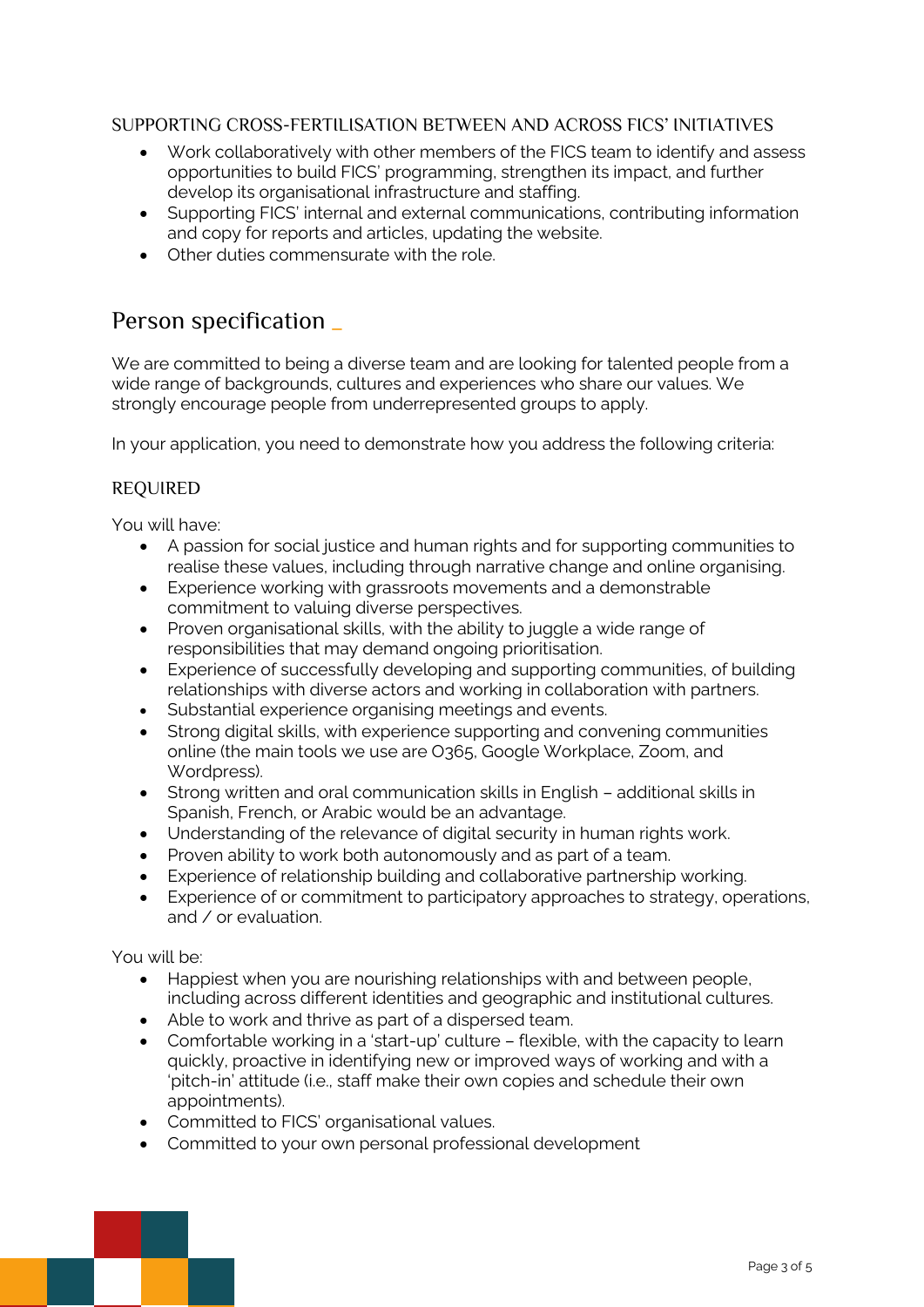## DESIRABLE

- Knowledge of the ecosystem of organisations and actors in one or more fields relevant to the network – narratives and strategic communications, feminist, LGBTI+ and SRHR organising, human rights, climate and the environment
- Skills in other languages
- Educated to degree level, or otherwise able to demonstrate the capacity to deal sensitively and appropriately with complex issues

## Terms and conditions \_

| <b>Hours</b>        | This is a full-time role, although we would also consider offering<br>the role as a job share or at 4 days/wk (0.8 FTE).                                                                                                                                                                                                                                                                                                                                                                                  |
|---------------------|-----------------------------------------------------------------------------------------------------------------------------------------------------------------------------------------------------------------------------------------------------------------------------------------------------------------------------------------------------------------------------------------------------------------------------------------------------------------------------------------------------------|
| Terms               | Permanent contract, subject to funding, with a twelve-week<br>probationary period.                                                                                                                                                                                                                                                                                                                                                                                                                        |
| <b>Location</b>     | The FICS team works remotely, and this role is home based. Once<br>it is safe to do so, the successful candidate will be expected to<br>participate in regular team meetings - either in person if UK-based<br>(in London), or via video conference (during UK working hours). The<br>role will be required to undertake frequent international travel (up<br>to 10% of time) to develop and manage relationships with network<br>members and to participate in London-based meetings with<br>colleagues. |
| <b>Reporting to</b> | Deputy Director - FICS                                                                                                                                                                                                                                                                                                                                                                                                                                                                                    |
| <b>Remuneration</b> | If the successful candidate is based in the UK they will be<br>employed by Global Dialogue on a salary of £40-45,000 pro rata,<br>depending on experience - Global Dialogue's Manager (Junior) pay<br>band. We offer a range of benefits including 25 days' holiday plus<br>bank holidays (pro rata). Global Dialogue contributes 6% to its<br>workplace pension scheme, has a flexible working policy, and<br>offers personal development leave.                                                         |
|                     | If the successful candidate is based outside the UK they will be<br>offered comparable compensation either through a consultancy<br>contract or through an Employer of Record, depending on their<br>location.                                                                                                                                                                                                                                                                                            |